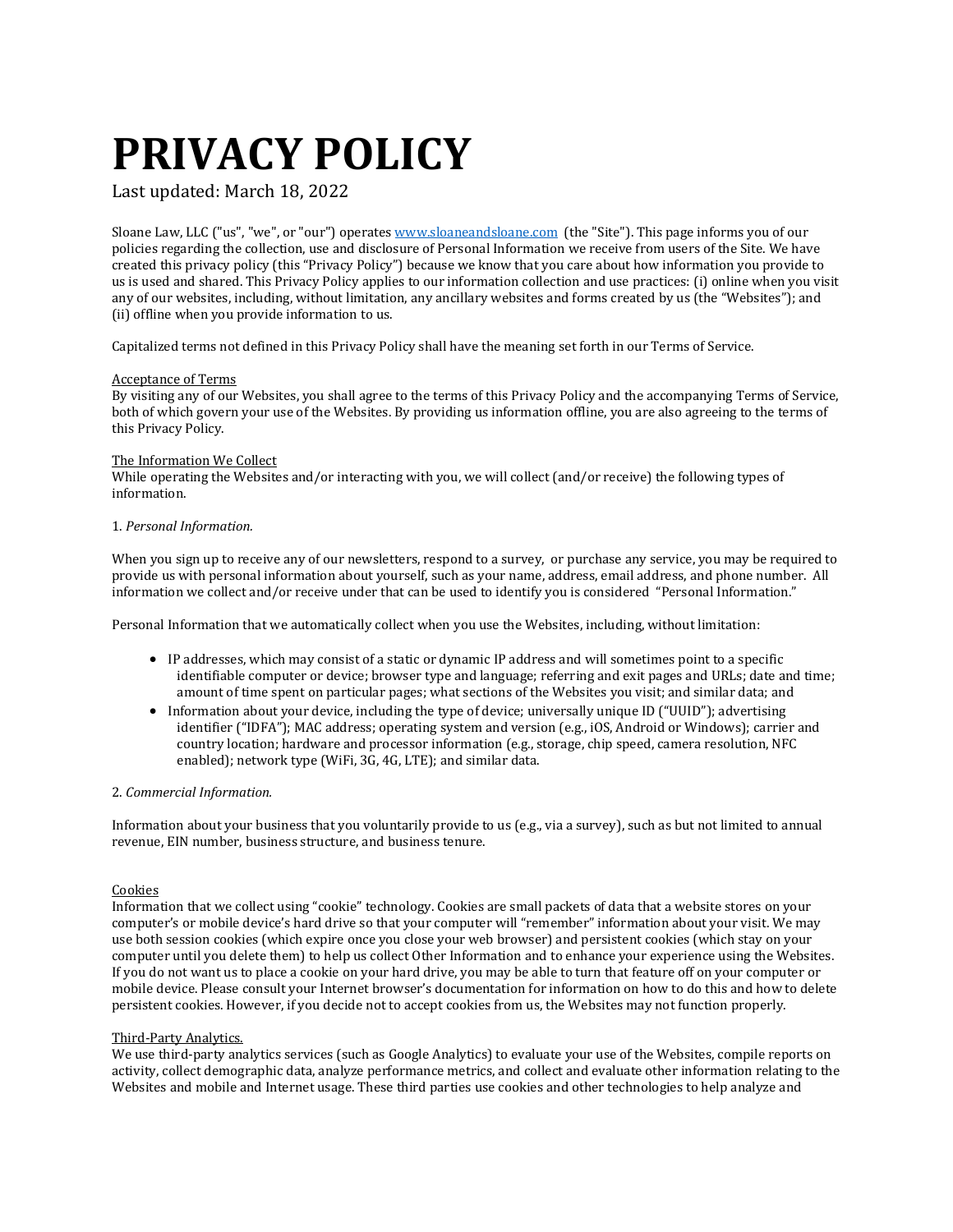provide us the data. By accessing and using the Websites, you consent to the processing of data about you by these analytics providers in the manner and for the purposes set out in this Privacy Policy.

For more information on Google Analytics, including how to opt out from certain data collection, please visit [https://www.google.com/analytics.](https://www.google.com/analytics) Please be advised that if you opt out of any service, you may not be able to use the full functionality of the Websites.

#### Information Collected by or Through Third-Party Advertising Companies

We may share Personal Information about your activity on the Websites with third parties for the purpose of tailoring, analyzing, managing, reporting, and optimizing advertising you see on the Websites and elsewhere. These third parties may use cookies, pixel tags (also called web beacons or clear gifs), and/or other technologies to collect Personal Information for such purposes. Pixel tags enable us, and these third-party advertisers, to recognize a browser's cookie when a browser visits the site on which the pixel tag is located in order to learn which advertisement brings a user to a given site.

## Accessing and Modifying Personal Information and Communication Preferences

If you have registered for the Websites, you may access, review, and make changes to your Personal Information, Billing Information, and certain information by following the instructions found on the Websites. In addition, you may manage your receipt of marketing and non-transactional communications by clicking on the "unsubscribe" link located on the bottom of any of our marketing emails. Customers cannot opt out of receiving transactional emails related to their account or their Orders. We will use commercially reasonable efforts to process such requests in a timely manner. You should be aware.

#### How We Use and Share Information

We use the Personal Information, the Order Information, the Billing Information, and the Other Information (collectively, the "Information") to provide our services; to process Orders; to administer our rewards and promotional programs; to maintain and improve our Websites and services to you; to solicit your feedback; and to inform you about our services.

We may also use and/or share Information as described below.

- We will access, use, and share the Information as required provide service and provide support to you..
- We may employ other companies and individuals to perform functions on our behalf. Examples may include providing technical assistance, customer service, and marketing assistance. These other companies and individuals will have access to the Information only as necessary to perform their functions and to the extent permitted by law.
- In an ongoing effort to better understand our Visitors, customers, and our products and services, we may analyze Information in aggregate form in order to operate, maintain, manage, and improve the Websites and/or our services. This aggregate information does not identify you personally. We may share this aggregate data with our affiliates, agents, and business partners. We may also disclose aggregated user statistics in order to describe our services to current and prospective business partners and to other third parties for other lawful purposes.
- We may share some or all of your Information with any of our parent companies, subsidiaries, joint ventures, or other companies under common control with us.
- As we develop our businesses, we might sell or buy businesses or assets. In the event of a corporate sale, merger, reorganization, sale of assets, dissolution, or similar event, the Information may be part of the transferred assets.
- To the extent permitted by law, we may also disclose the Information: (i) when required by law, court order, or other government or law enforcement authority or regulatory agency; or (ii) whenever we believe that disclosing such Information is necessary or advisable, for example, to protect the rights, property, or safety of Sloane Law, LLC or others.

#### Information You Share

Please keep in mind that whenever you voluntarily make your Personal Information available to third parties — for example on message boards or web logs; during webinars, classes, telephone conferences, or coaching calls; or in comment or chat areas — that information can be seen, collected, heard, and/or used by others besides us. We cannot be responsible for any unauthorized third-party use of such information.

#### How We Protect Personal Information

We take reasonable steps to protect Personal Information from loss, misuse, and unauthorized access, disclosure, alteration, or destruction. Please understand, however, that no security system is impenetrable. We cannot guarantee the